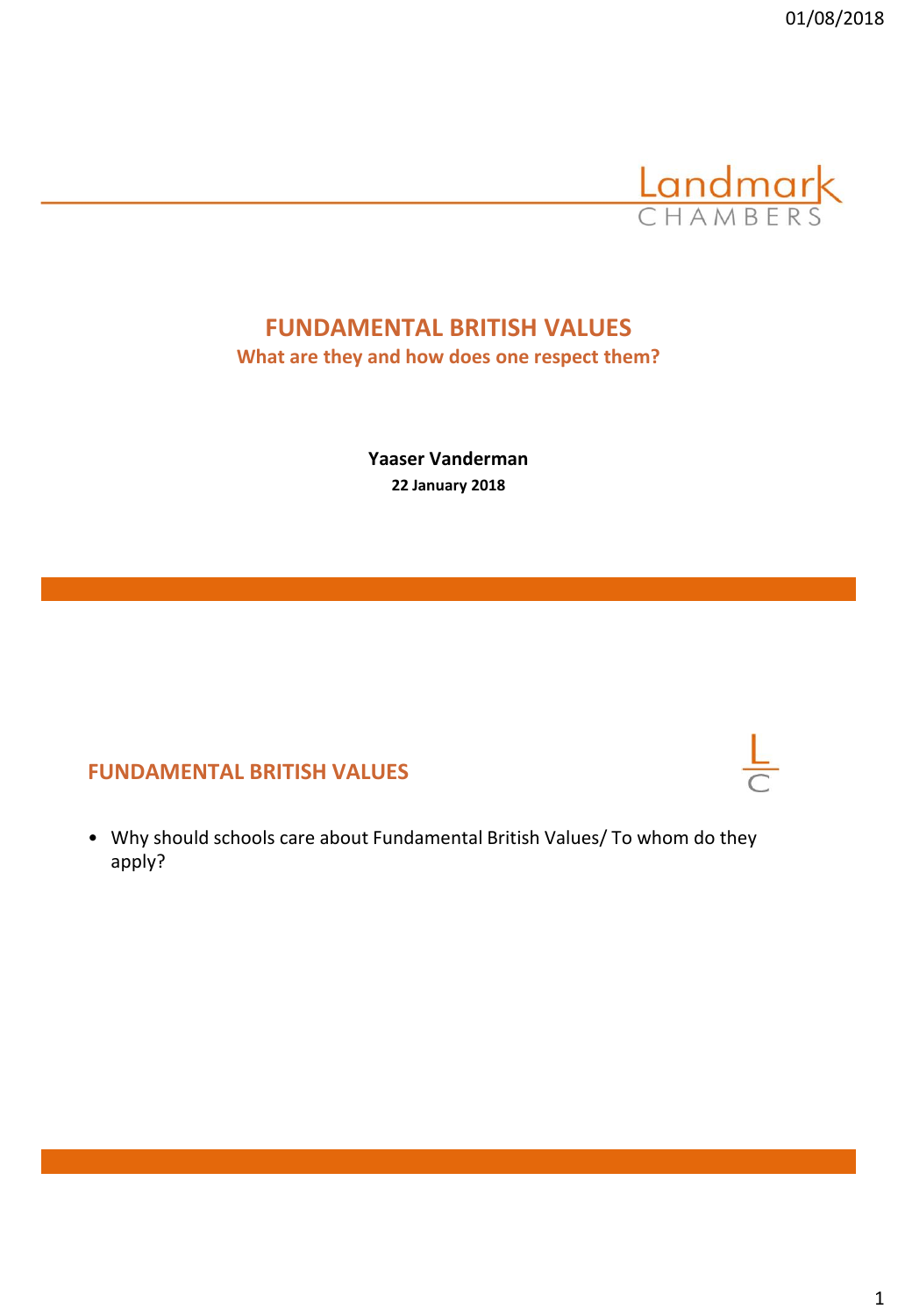#### **FUNDAMENTAL BRITISH VALUES**

- Why should schools care about Fundamental British Values/ To whom do they apply?
- What are the Fundamental British Values?
- How does one respect them?

#### **To whom do they apply – Maintained Schools**

- Maintained schools
- s78(1)(a) Education Act 2002:

"(1) The curriculum for a maintained school or maintained nursery school satisfies the requirements of this section if it is a balanced and broadly based curriculum which—

- (a) promotes the spiritual, moral, cultural, mental and physical development of pupils at the school and of society…"
- SMSC Guidance:

"This guidance relates specifically to the requirements to actively promote fundamental British values in schools and explains how this can be met through the general requirement in the 2002 Act."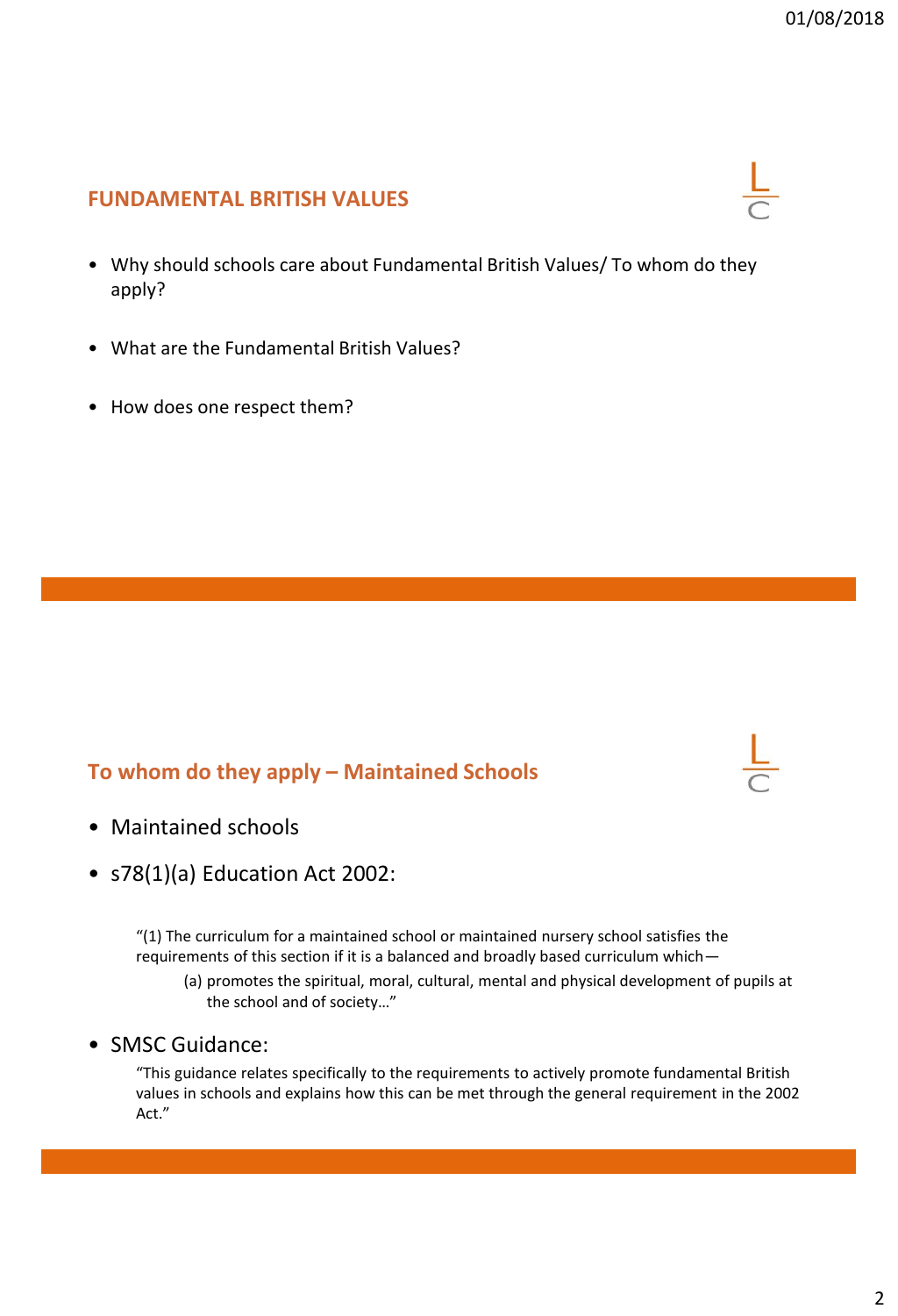#### **To whom do they apply – Independent Schools, Free Schools and Academies**

- Part 2 of Schedule 1 to the Education (Independent School Standards) Regulations 2014
- SMSC development Standard 5(a):

"[the proprietor] actively promotes the fundamental British values of democracy, the rule of law, individual liberty, and mutual respect and tolerance of those with different faiths and beliefs"

• SMSC Guidance

#### **To whom do they apply – Academy Agreements**

- Academy and free school: master funding agreement
- "Curriculum", para 2.26:

"The Academy Trust must ensure the Academy actively promotes the fundamental British values of democracy, the rule of law, individual liberty, and mutual respect and tolerance of those with different faiths and beliefs."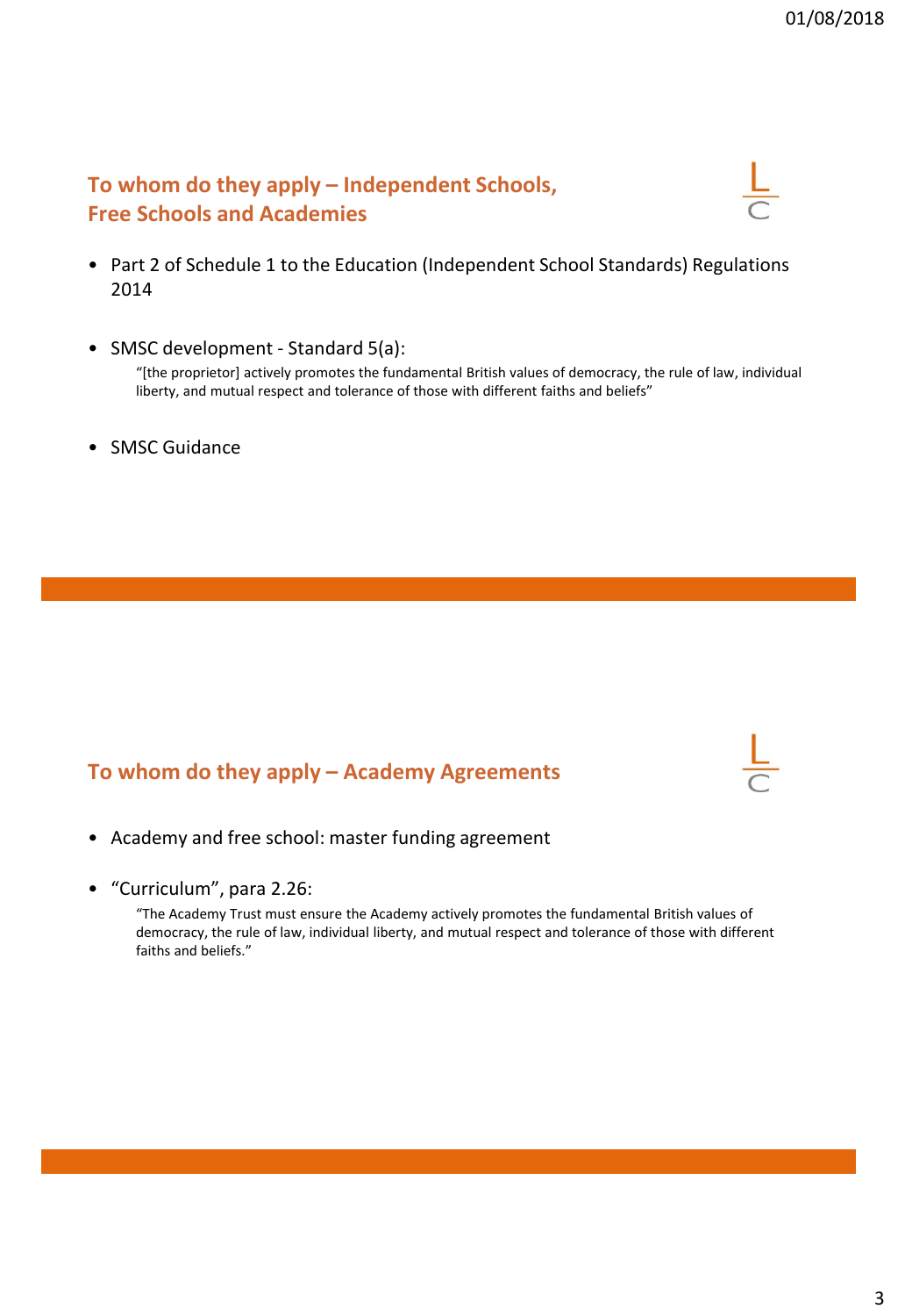### **To whom do they apply – Ofsted Inspections**



- Ofsted Common Inspection Framework
- "Effectiveness of leadership and management"
- Para 28:

…

"Inspectors will make a judgement on the effectiveness of leadership and management by evaluating the extent to which leaders, managers and governors:

- actively promote British values"

# **To whom do they apply - Counter-terrorism and Security Act 2015**

- Chapter 1 of Part 5 "Preventing people being drawn into terrorism"
- $s26(1)$ :

"(1) A specified authority must, in the exercise of its functions, have due regard to the need to prevent people from being drawn into terrorism."

• S29:

"(1) The Secretary of State may issue guidance to specified authorities about the exercise of their duty under section 26(1).

(2) A specified authority must have regard to any such guidance in carrying out that duty."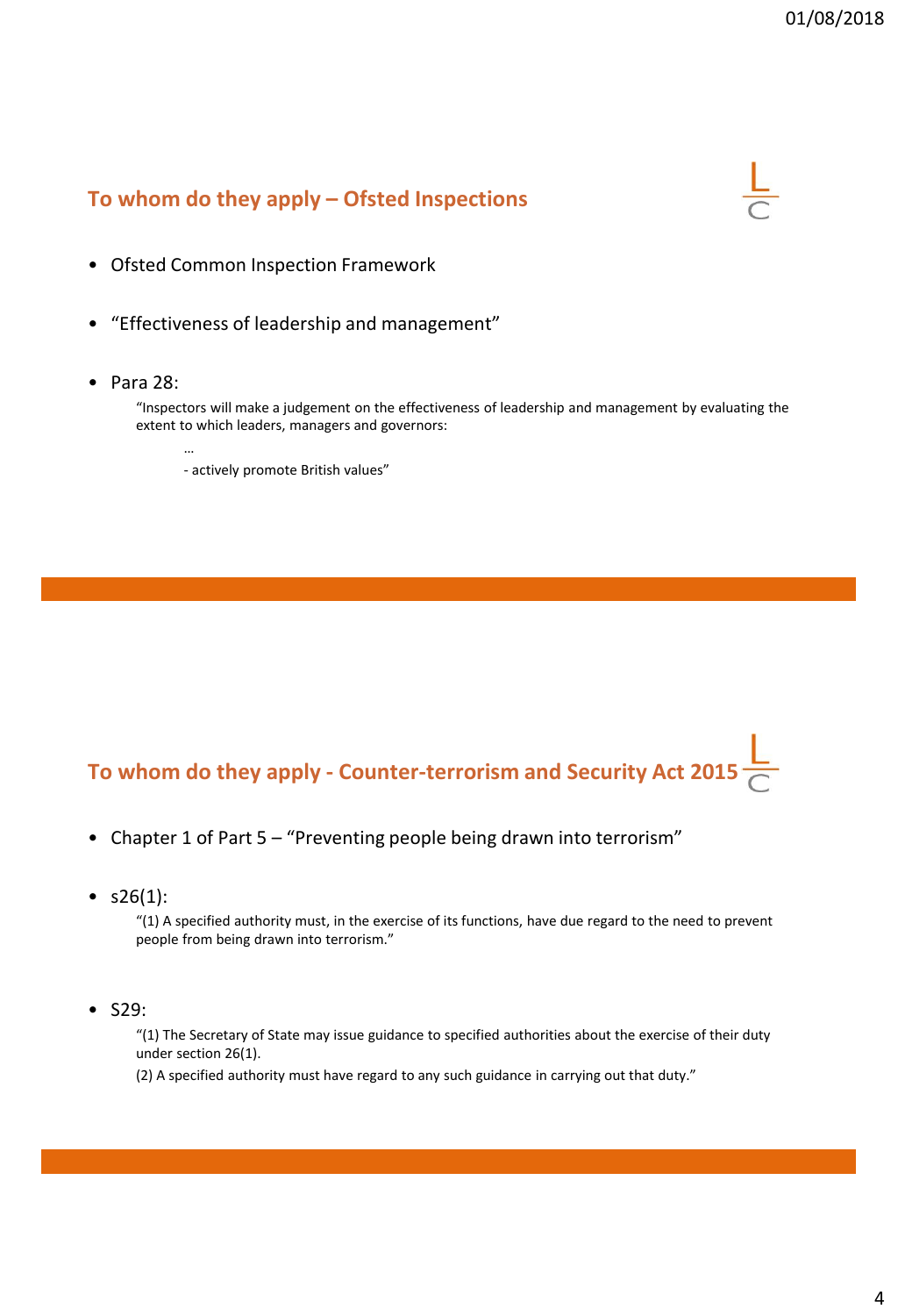# **To whom do they apply - Counter-terrorism and Security Act 2015**

• Statutory Guidance - defines "extremism" as:

"…vocal or active opposition to fundamental British values, including democracy, the rule of law, individual liberty and mutual respect and tolerance of different faiths and beliefs."

• Non-statutory Guidance:

"This advice complements the statutory guidance and refers to other relevant guidance and advice. It is intended to help schools and childcare providers think about what they can do to protect children from the risk of radicalisation and suggests how they can access support to do this."

#### **To whom do they apply – Those in management**

| ۰ |  |  |
|---|--|--|
|   |  |  |
| I |  |  |

• s128 Education and Skills Act 2008

…

- "(1) The appropriate authority may direct that a person-
- (a) may not take part in the management of an independent educational institution;

(2) A direction under this section may be given in respect of a person only on one or more prescribed grounds connected with the suitability of persons to take part in the management of an independent educational institution."

- Reg 2 Independent Educational Provision in England (Prohibition on Participation Management) Regulations 2014
- Conduct which "*is aimed at undermining the fundamental British values of democracy, the rule of law, individual liberty, and mutual respect and tolerance of those with different faiths and beliefs*;"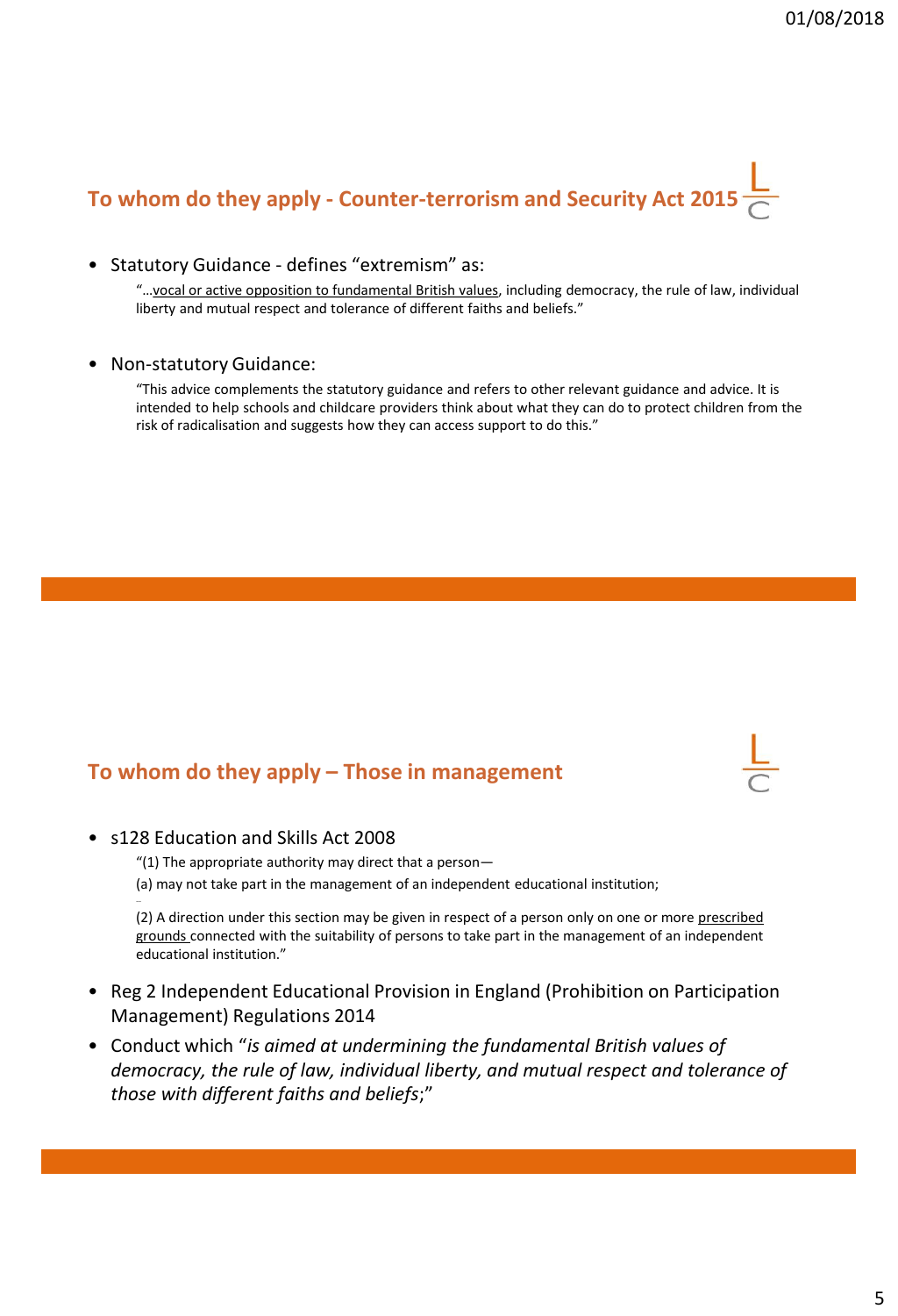#### **To whom do they apply – Those in management**

- Academy and free school: master funding agreement
- Termination: Charity Trustee or member of the Academy Trust is "unsuitable"?
- "Unsuitable" includes engaging in conduct: "aimed at undermining the fundamental British values of democracy, the rule of law, individual liberty and mutual respect and tolerance of those with different faiths and beliefs"

#### **Fundamental British Values - what are they?**

- Democracy
- Rule of law
- Individual liberty
- Mutual respect and tolerance of those with different faiths and beliefs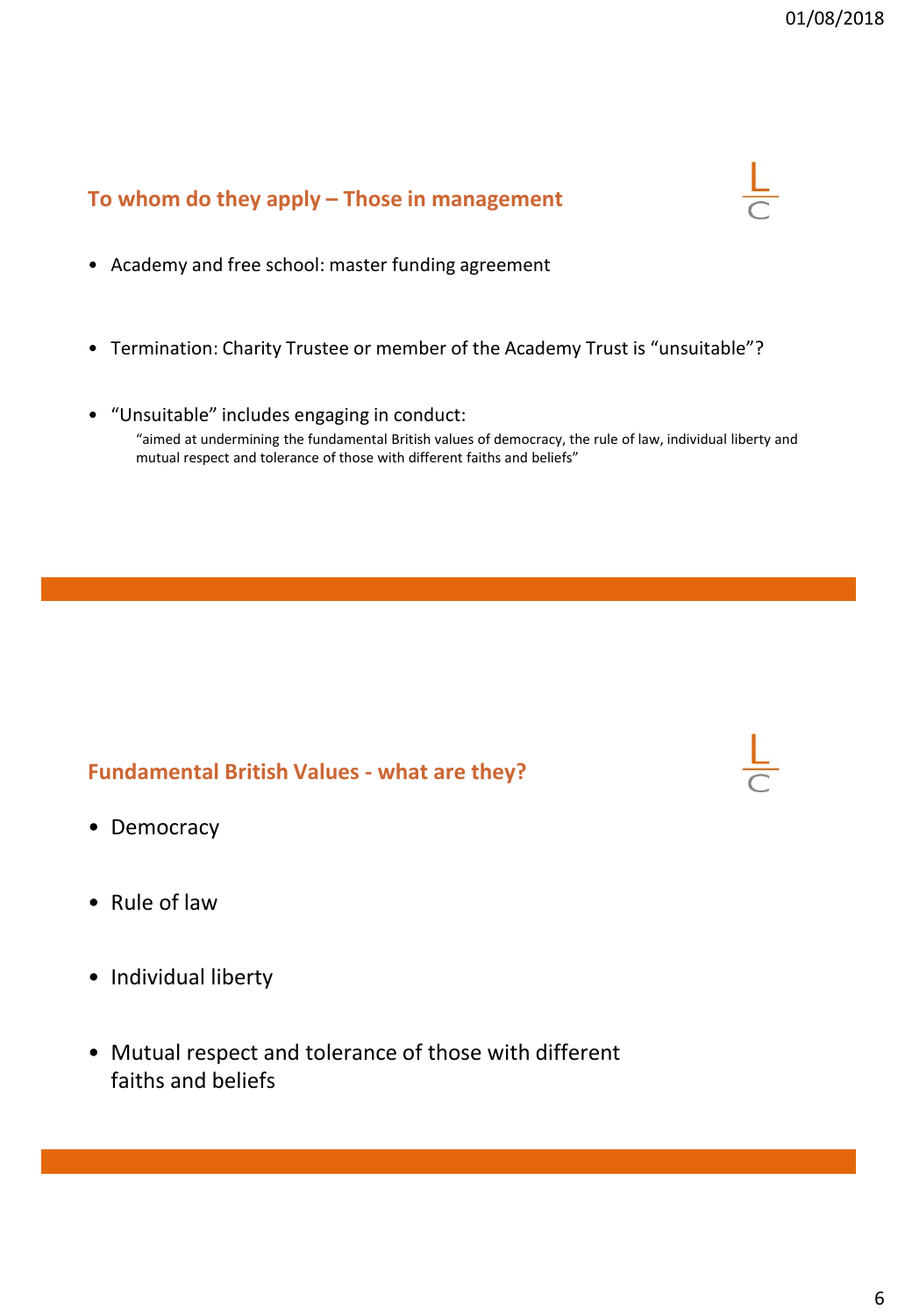# **What are they - Criticism**



#### **How does one respect them?**

- SMSC Guidance for Maintained Schools objectives
	- An understanding of how citizens can influence decision-making through the democratic process;
	- An appreciation that living under the rule of law protects individual citizens and is essential for their wellbeing and safety;
	- An understanding that there is a separation of power between the executive and the judiciary, and that while some public bodies such as the police and the army can be held to account through Parliament, others such as the courts maintain independence;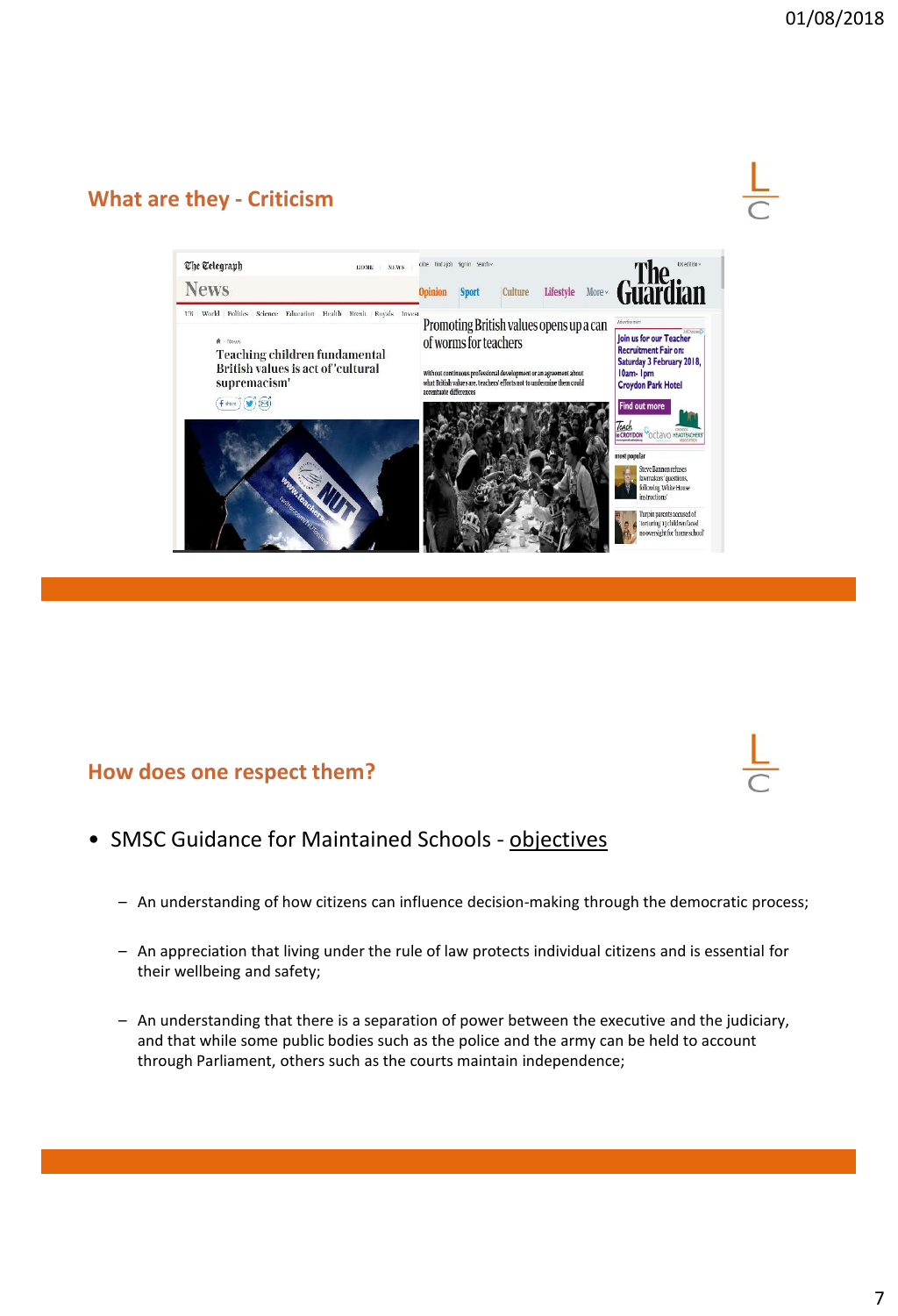#### **How does one respect them?**

#### • SMSC Guidance for Maintained Schools - objectives

- An understanding that the freedom to choose and hold other faiths and beliefs is protected in law;
- An acceptance that other people having different faiths or beliefs to oneself (or having none) should be accepted and tolerated, and should not be the case of prejudicial or discriminatory behaviour;
- An understanding of the importance of identifying and combatting discrimination;
- It is not necessary for schools or individuals to 'promote' teachings, beliefs or opinions that conflict with their own, but nor is it acceptable for schools to promote discrimination against people or groups on the basis of their belief, opinion or background.

#### **How does one respect them?**

#### • SMSC Guidance for Maintained Schools – steps to take

- include in suitable parts of the curriculum material on the strengths, advantages and disadvantages of democracy, and how democracy and the law works in Britain, in contrast to other forms of government in other countries;
- ensure that all pupils within the school have a voice that is listened to, and demonstrate how democracy works by actively promoting democratic processes such as a school council whose members are voted for by the pupils;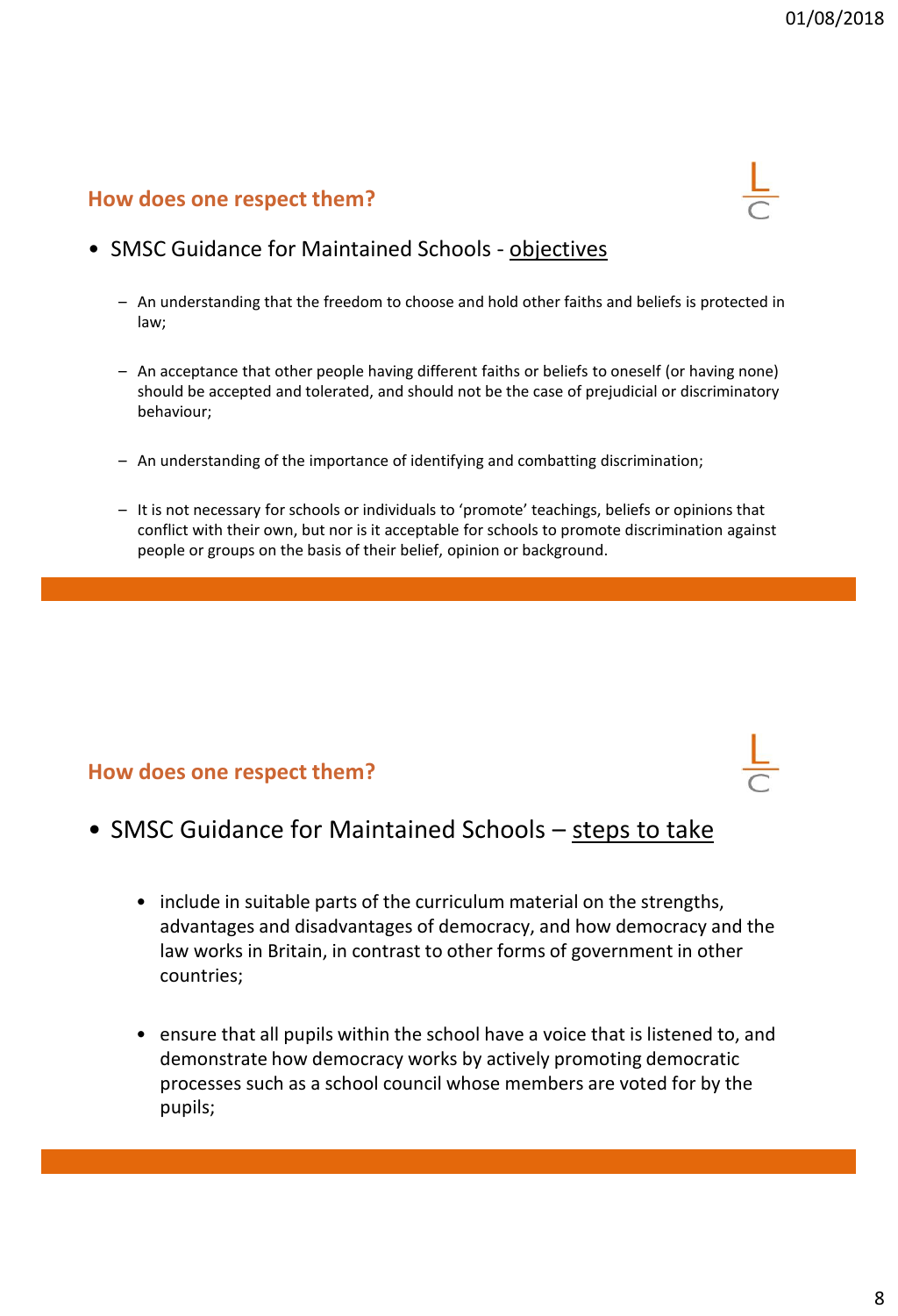#### **How does one respect them?**

- SMSC Guidance for Maintained Schools steps to take
	- use opportunities such as general or local elections to hold mock elections to promote fundamental British values and provide pupils with the opportunity to learn how to argue and defend points of view;
	- use teaching resources from a wide variety of sources to help pupils understand a range of faiths;
	- consider the role of extra-curricular activity, including any run directly by pupils, in promoting fundamental British values.

#### **How does one respect them?**

- Independent schools, Free schools and Academies
- Standard 5(a) :

"[the proprietor] actively promotes the fundamental British values of democracy, the rule of law, individual liberty, and mutual respect and tolerance of those with different faiths and beliefs"

• Guidance, Para 5: "Schools should have a clear strategy for embedding fundamental British values, and be able to show how their work with pupils is effective in doing so. Actively promoting the values also means challenging opinions or behaviours in school that are contrary to fundamental British values. Promoting views that undermine the fundamental British values would be at odds with this standard."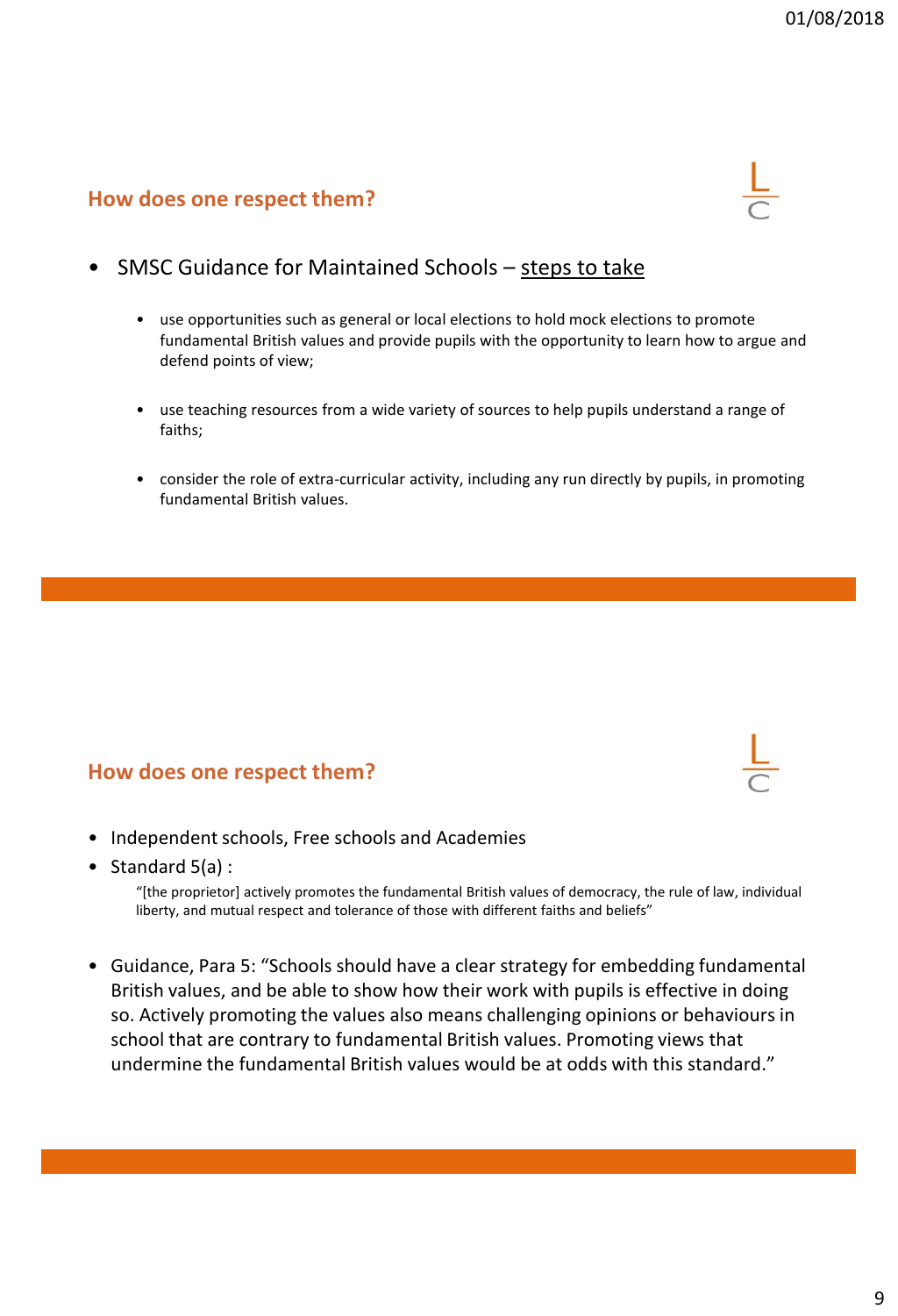#### **How does one respect them?**



- Prevent Statutory Guidance
	- Schools
	- Further education

"20. We would expect institutions to demonstrate that it undertakes appropriate training and development for principals, governors, leaders and staff. This will enable teachers and others supporting delivery of the curriculum to use opportunities in learning to educate and challenge. It will also allow leaders and teachers to exemplify British values in their management, teaching and through general behaviours in institutions, including through opportunities in the further education curriculum.

21. We would expect appropriate members of staff to have an understanding of the factors that make people vulnerable to being drawn into terrorism and to challenge extremist ideas which are used by terrorist groups and can purport to legitimise terrorist activity. We define extremism as "vocal or active opposition to fundamental British values, including democracy, the rule of law, individual liberty and mutual respect and tolerance for those with different faiths and beliefs."

#### **How does one respect them?**

• Non-statutory guidance:

"Schools and childcare providers can also build pupils' resilience to radicalisation by promoting fundamental British values and enabling them to challenge extremist views. It is important to emphasise that the Prevent duty is not intended to stop pupils debating controversial issues. On the contrary, schools should provide a safe space in which children, young people and staff can understand the risks associated with terrorism and develop the knowledge and skills to be able to challenge extremist arguments."

"As with other online risks of harm, every teacher needs to be aware of the risks posed by the online activity of extremist and terrorist groups."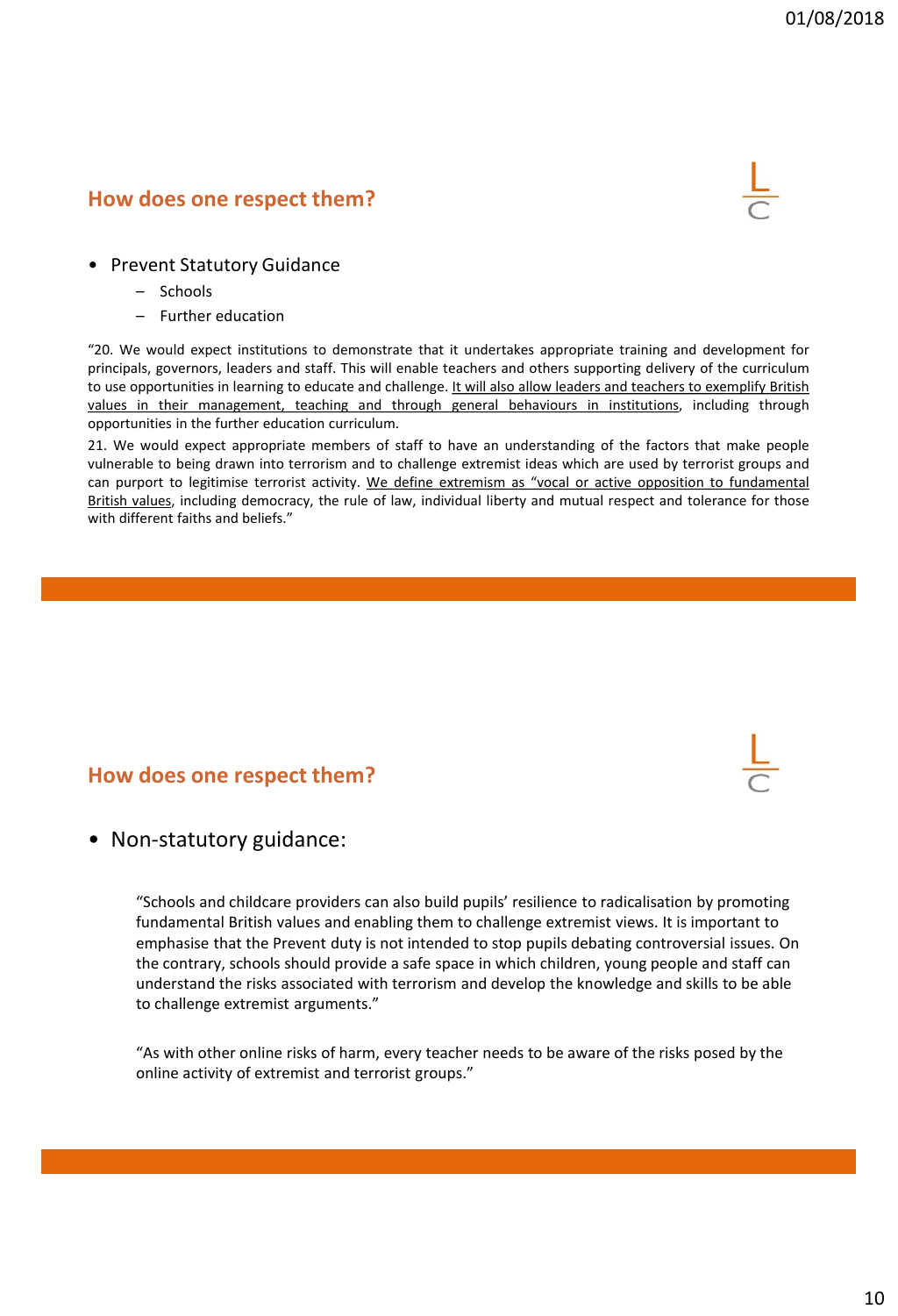# **How does one respect them - Mutual respect and tolerance of those with different faiths and beliefs**

- *Beis Aharon Trust v Secretary of State for Education* (2016)
- Ofsted Report (2014): Inadequate school did not actively promote fundamental British values.
- Action plan:

"The school would address the issue of limited understanding or appreciation of, and lack of teaching relating to, different cultures, faiths or beliefs and Equality Act issues through a weekly programme of full school assemblies."

#### **How does one respect them -** *Beis Aharon Trust*

- 2 concerns:
	- Failure to acknowledge other faiths; and,
	- Failure to acknowledge to pupils that some people are different because of sexual orientation or gender reassignment.
- Ofsted:

"…the school continued to avoid discussion of issues related to some of the Equality Act protected characteristics. Pupils remained largely ignorant about other faiths and pupils had a restricted view of the role of women."

"School precludes awareness of particular protected characteristics under the 2010 Equality Act and fails to promote fundamental British values"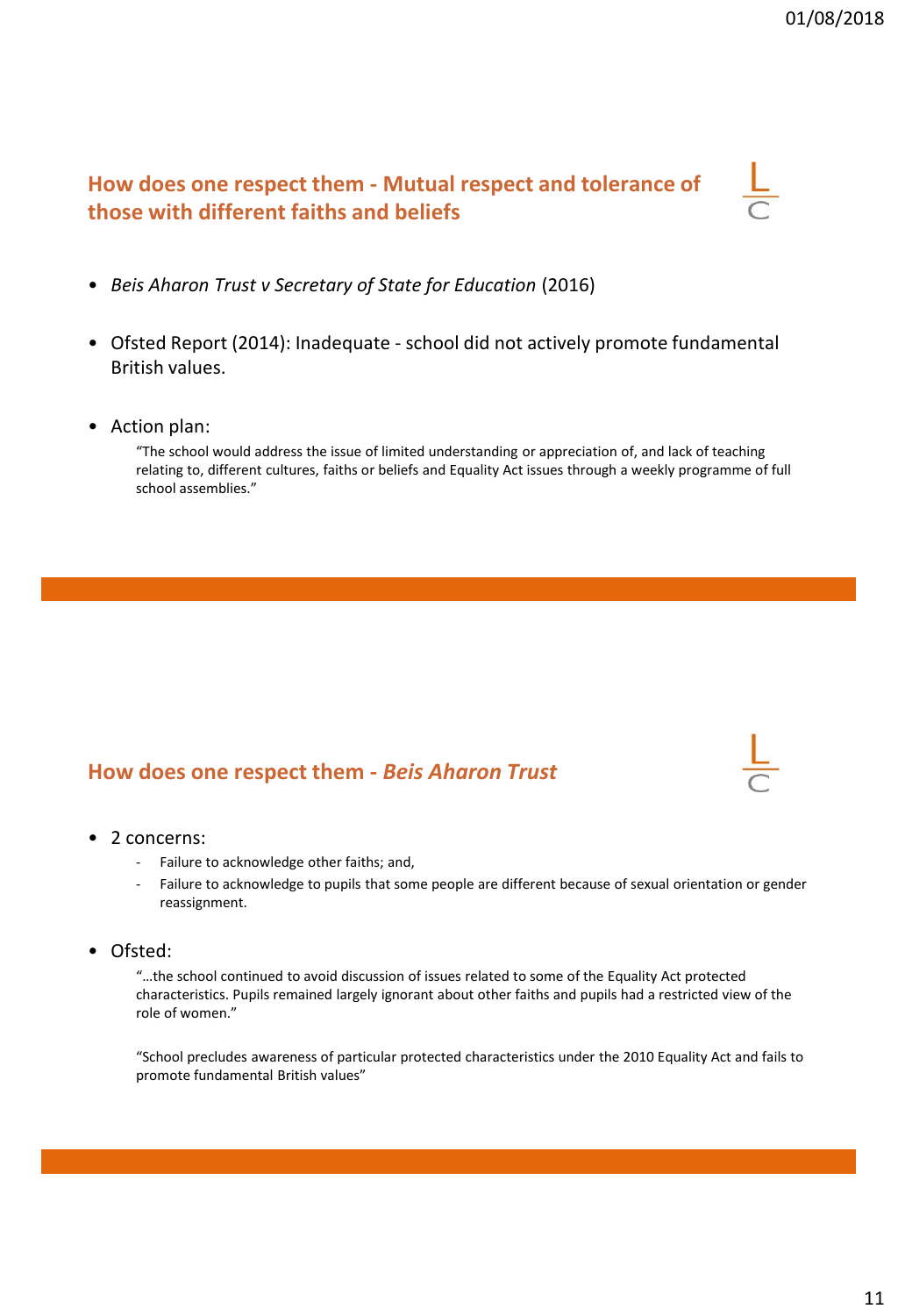#### **How does one respect them -** *Beis Aharon Trust*

- Witness statement for the School: "*In many ways the requirements of the DfE are against [the] beliefs of the community."*
- Tribunal:

"Comparisons in Mr Greatorex's submissions warning the Tribunal of the dangers of strict interpretation of British values, and comparing Ofsted's attitude to that of the US House un-American Activities Committee in the 1950s in the US, were, in our view, wide of the target. We are not aware of any hidden agendas or evidence which implies attempts to repress difference. In any event, the standards form a part of English law and our task is to determine whether they are met."

#### **How does one respect them -** *Beis Aharon Trust*

- Tribunal:
	- **Standard 5(a)** not met:

"The school acknowledges that some other faiths exist. The evidence is not compelling: all we have is the following instruction in note of an assembly by Rabbi Twerski in January 2016, to treat equally everyone whether "Christian, Muslim, Sikh, Chinese, African, everyone". He was able to remember little about this assembly, including what he had said beyond this brief note. Respect for and tolerance of those with different faiths requires something which goes further, and requires at least an explanation which pupils will understand so that they know that members of different faiths have different beliefs, customs and values, and something about those matters."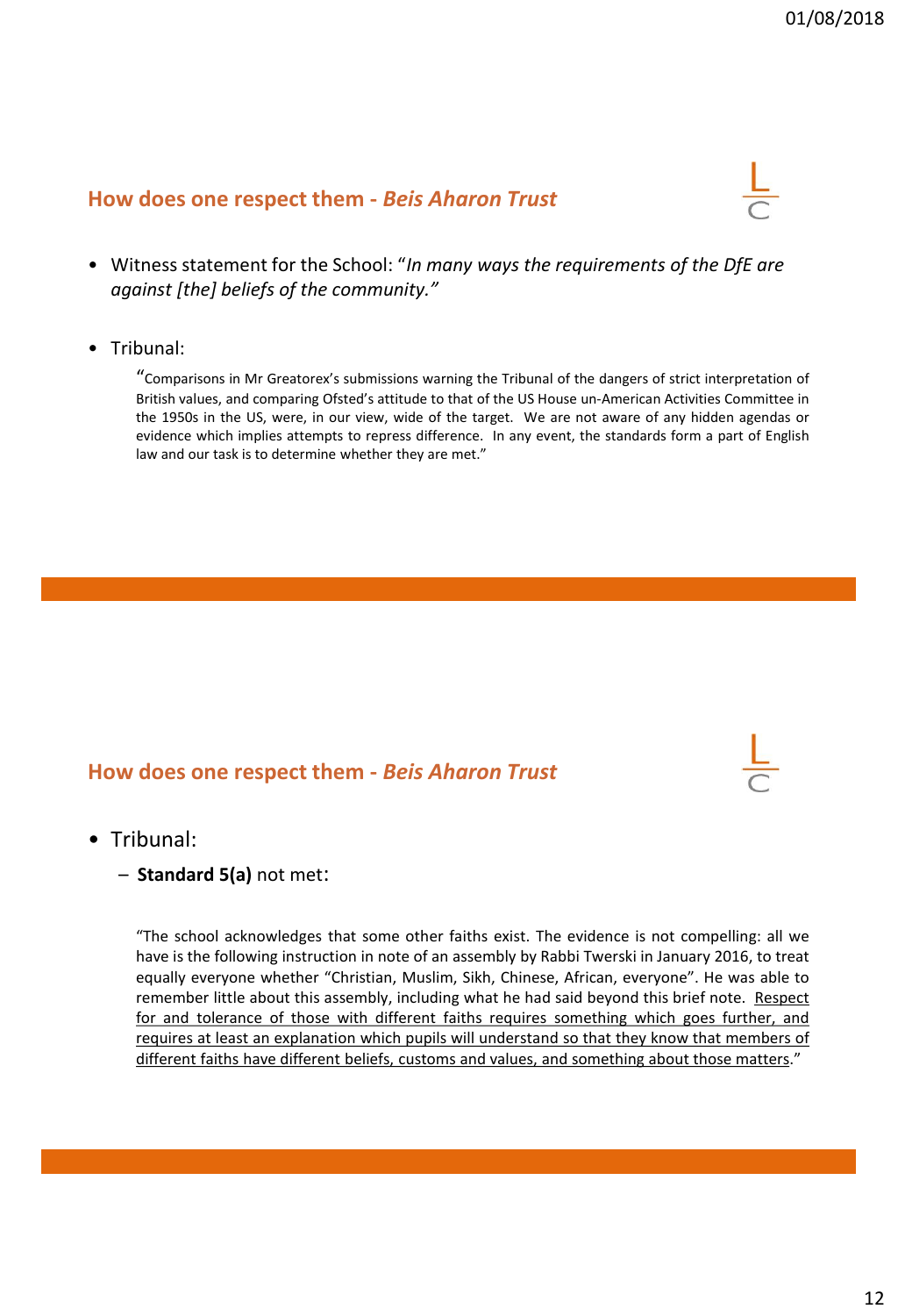#### **How does one respect them -** *Beis Aharon Trust*



#### • Tribunal

– **Standard 2(2)(d) and 5(b)(v)** (respect for others and cultural tolerance) not met:

"We accept the fundamental difficulty this presents to the school, but the standards which Parliament has laid down are explicit. As is made clear in guidance of November 2014, Promoting fundamental British values as part of SMSC in schools, they do not require promotion of such characteristics, but they do demand their acknowledgement (the wording "particular regard to" is clear) of the existence of all of the characteristics. Pupils will not be equipped to enter modern British society, which accepts as part of its diversity civil partnerships, gay marriage, families with same sex parents, and acceptance of transgender persons in their assigned gender."

"We agree with the respondent that the obligation is to make pupils aware, in an age-appropriate way. We take note of the guidance of November 2014 Promoting fundamental British values as part of SMSC in schools. It makes explicit that pupils should understand how the rule of law protects individual citizens, and that pupils should be aware of the difference between religious law and the law of the land."

#### **What are they - Issues**

- Democracy
- Rule of law
- Individual liberty
- Mutual respect and tolerance of those with different faiths and beliefs
- Tensions? *R (Butt) v SSHD* [2017] 4 WLR 154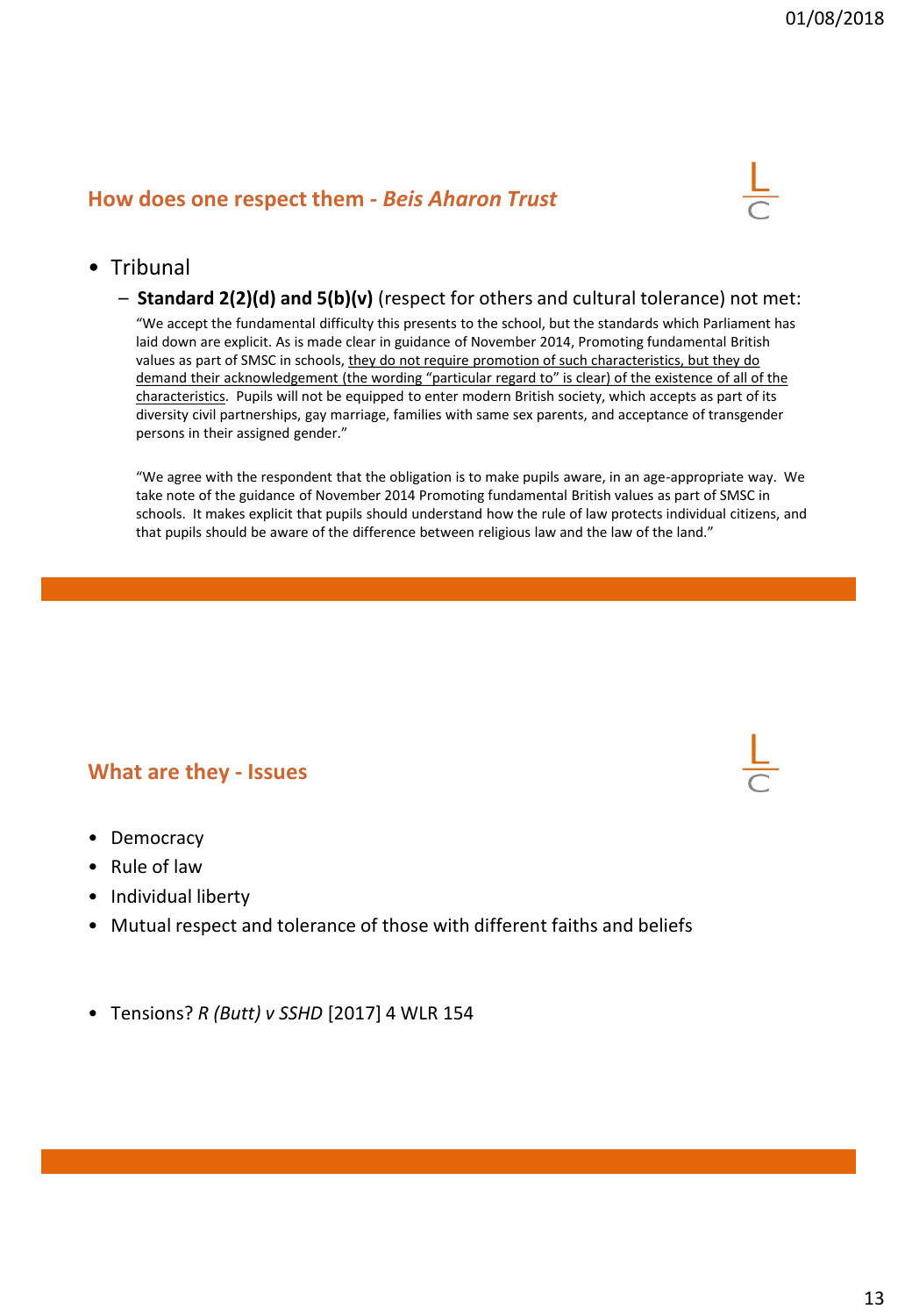# **What are they -** *R (Butt) v SSHD* **[2017] 4 WLR 154**

• Ouseley J:

"This case is not about the merits and wisdom of the Prevent Duty or Guidance or of its opponents, both of which could be debated endlessly but not in court."

• Fundamental British Values vs. Fundamental British Values?

#### **What are they - Issues**

- Democracy
- Rule of law
- Individual liberty
- Mutual respect and tolerance of those with different faiths and beliefs
- Exhaustive list?
- Al-Hijrah School v Chief Inspector of Education, Children's Services and Skills [2016] EWHC 2813 (Admin) and [2017] EWCA Civ 1426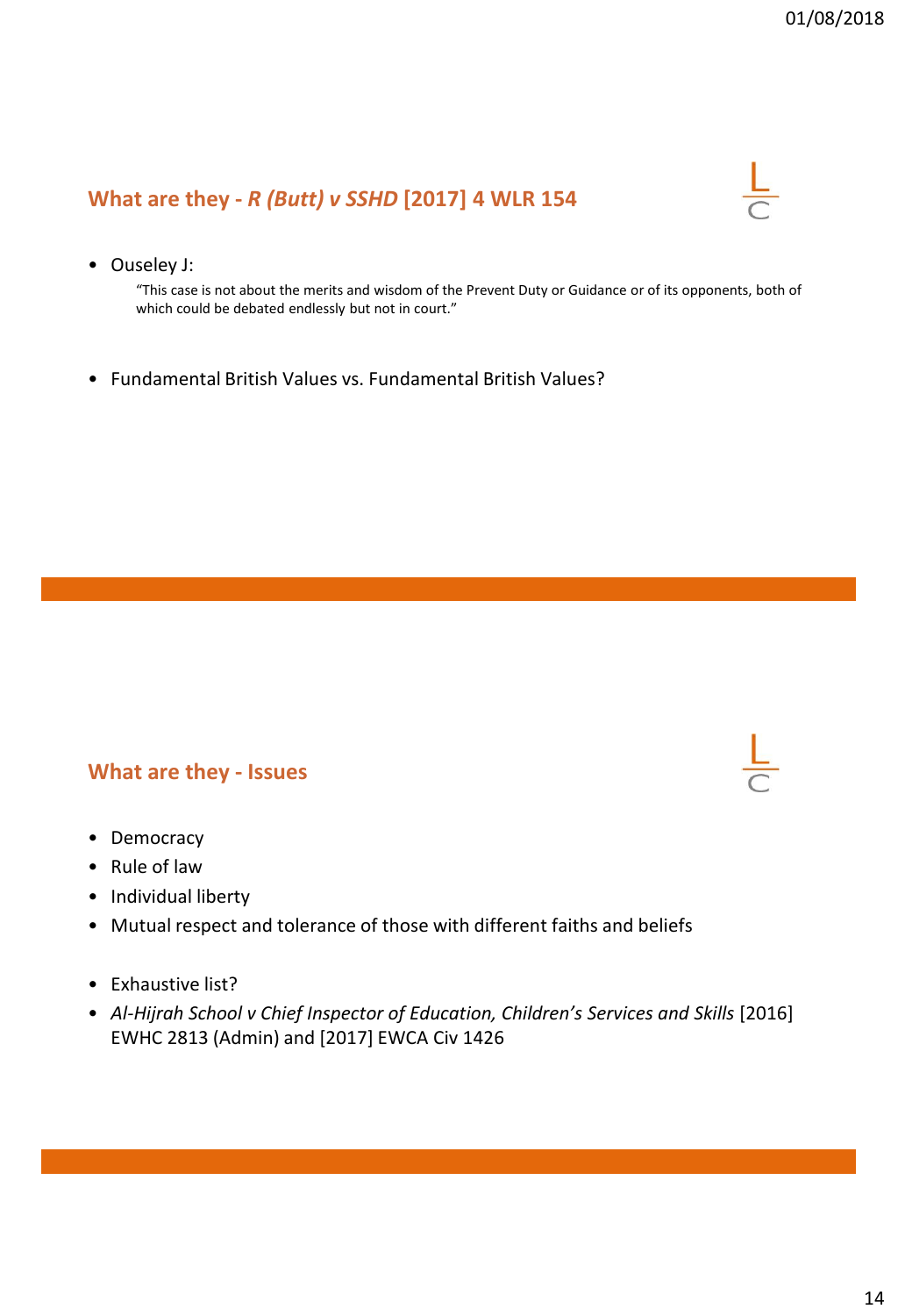# **What are they** *- Al-Hijrah School* **[2016] EWHC 2813 (Admin) and [2017] EWCA Civ 1426**

- Ofsted: inadequate finding for "effectiveness of leadership and management":
	- Books in library
	- Segregation

"[The School's segregation policy] does not accord with fundamental British values and amounts to unlawful discrimination."

"Although this has not been addressed by previous inspection teams, [the School's segregation policy] does not give due regard to the need to foster good relations between the genders, and means that girls do not have equal opportunities to develop confident relationships with boys and vice versa. This is contrary to fundamental British values and the Equality Act 2010"

# **What are they** *- Al-Hijrah School* **[2016] EWHC 2813 (Admin) and [2017] EWCA Civ 1426**

• Jay J:

"44…The books concerned were published between 1993 and 2009, and contain views which are completely inimical to fundamental British values, however precisely defined."

"174 Mr Oldham also criticised one aspect of the Defendant's reasoning: that failing to treat the sexes equally amounted to a breach of fundamental British values. According to this submission, the concept of fundamental British values does not include equality of opportunity and/or sex discrimination. I can see, just about, that there may be room for a difference of opinion about this, but the point is an entirely arid one. If the Defendant were right on the law on the main ground, it had ample basis for giving the inadequate grading even without recourse to fundamental British values."

- Democracy
- Rule of law
- Individual liberty
- Mutual respect and tolerance of those with different faiths and beliefs